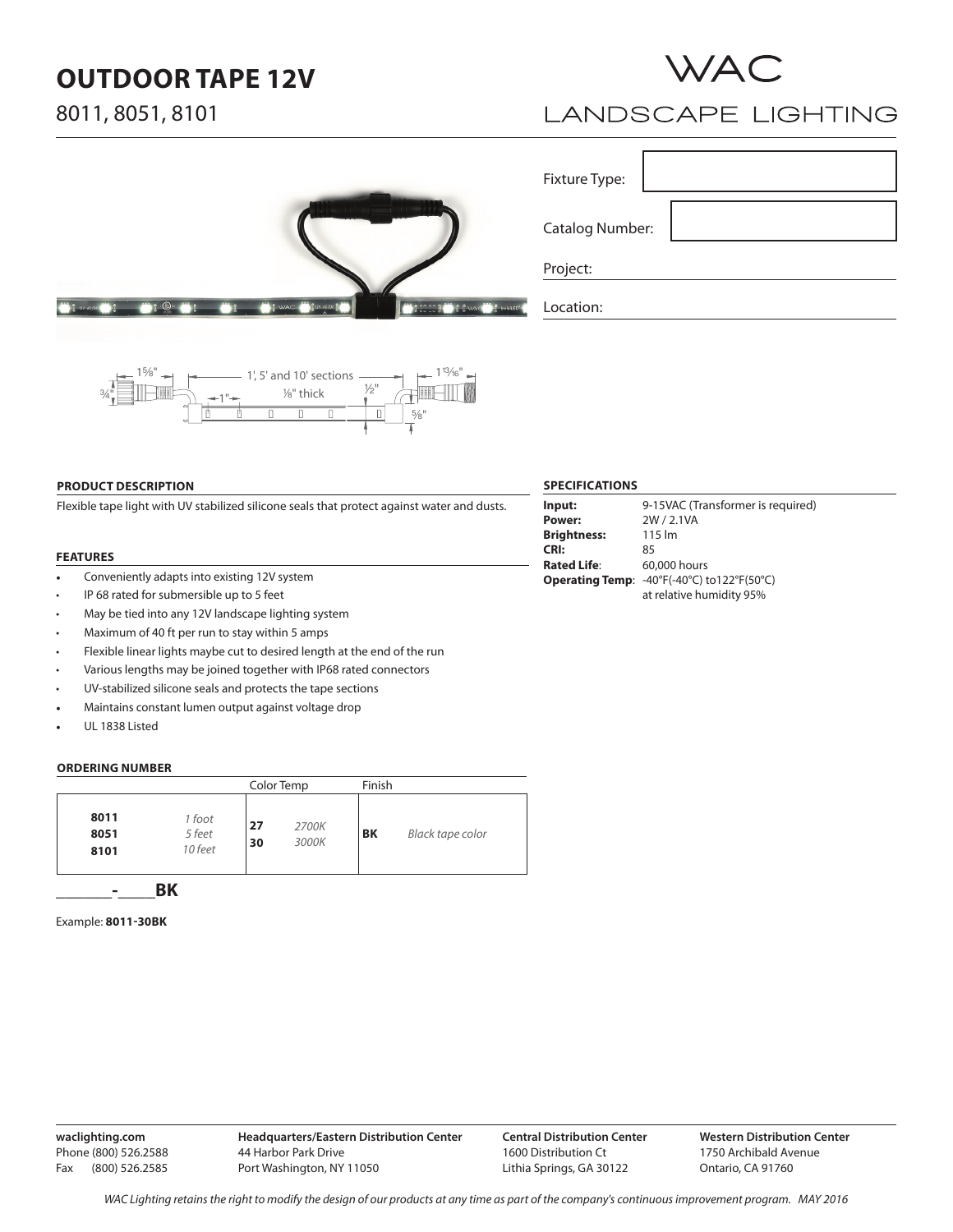# **OUTDOOR TAPE 12V ACCESSORIES**

8011, 8051, 8101



## **LANDSCAPE LIGHTING**



**waclighting.com** Phone (800) 526.2588 Fax (800) 526.2585 **Headquarters/Eastern Distribution Center** 44 Harbor Park Drive Port Washington, NY 11050

**Central Distribution Center** 1600 Distribution Ct Lithia Springs, GA 30122

**Western Distribution Center**  1750 Archibald Avenue Ontario, CA 91760

*WAC Lighting retains the right to modify the design of our products at any time as part of the company's continuous improvement program. MAy 2016*